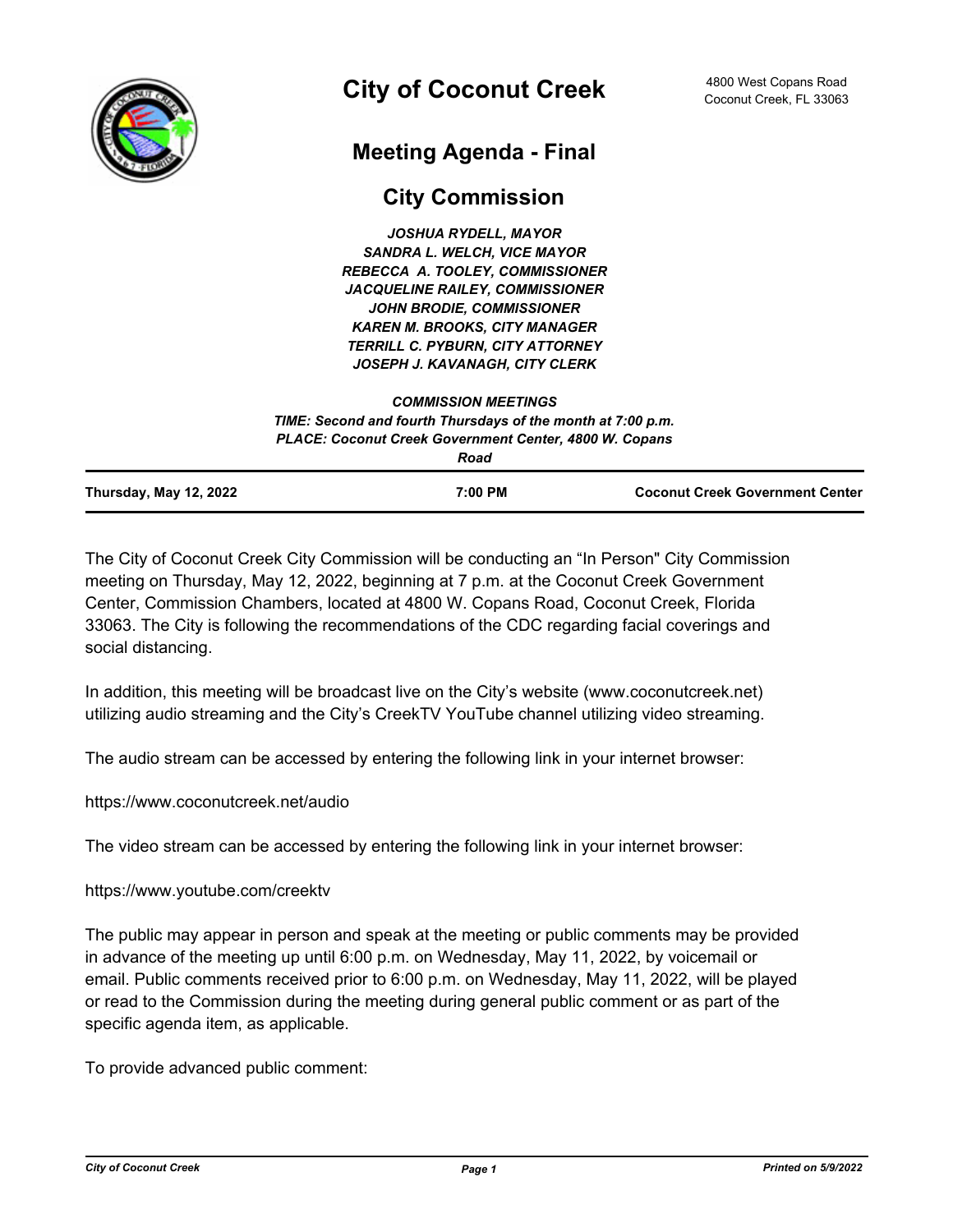- Email up to a 400 word message to commissioncomments@coconutcreek.net;
- Call the City's dedicated Commission Comments Voicemail at (954) 973-6772 and leave up to
- a three (3) minute message; or
- Mail written or other physical evidence to the City Clerk at the address provided below.

Any submissions received after the deadline for providing advanced public comments may not be played or read aloud during the meeting.

Prior to the meeting date, if any member of the public requires additional information on how this meeting will be conducted, how and where to submit comments, or how to participate in the meeting (and obtain assistance if needed), please contact:

City of Coconut Creek City Clerk Department 4800 W. Copans Road Coconut Creek, FL 33063 954-973-6774 cityclerk@coconutcreek.net

# **AGENDA**

#### **CALL TO ORDER / ROLL CALL**

# **PLEDGE OF ALLEGIANCE**

# **PRESENTATION(S)**

**1.** [22-101](http://coconutcreek.legistar.com/gateway.aspx?m=l&id=/matter.aspx?key=7476) A PROCLAMATION RECOGNIZING MAY 2022 AS "MENTAL HEALTH AWARENESS MONTH." *Attachments:* [PROCLAMATION-Mental Health Awareness Month May 2022](http://coconutcreek.legistar.com/gateway.aspx?M=F&ID=d9bd1e24-2408-4f0d-b634-22297e2262cc.docx) **2.** [22-033](http://coconutcreek.legistar.com/gateway.aspx?m=l&id=/matter.aspx?key=7355) A PROCLAMATION RECOGNIZING MAY 21, 2022, AS "NATIONAL KIDS TO PARKS DAY." *Attachments:* [ROCLAMATION-National Kids to Parks Day 2022](http://coconutcreek.legistar.com/gateway.aspx?M=F&ID=59f189a7-535b-490e-b1ef-06e88a95a8e3.docx)

#### **INPUT FROM THE PUBLIC**

*Three (3) minutes per person on non-agenda items or consent agenda items.*

# **CONSENT AGENDA**

**3.** [22-102](http://coconutcreek.legistar.com/gateway.aspx?m=l&id=/matter.aspx?key=7477) A MOTION APPROVING THE MINUTES FROM PREVIOUS CITY COMMISSION MEETING(S). (2022-0414WS AND 2022-0414R) *Sponsors:* City Clerk [MINUTES-2022-0414 Workshop](http://coconutcreek.legistar.com/gateway.aspx?M=F&ID=0962fc53-b40e-456e-884d-e20221fa6b5e.docx) [MINUTES-2022-0414 Regular](http://coconutcreek.legistar.com/gateway.aspx?M=F&ID=73a38295-b7ef-490b-83b7-04c8a1cc9ae6.docx) *Attachments:*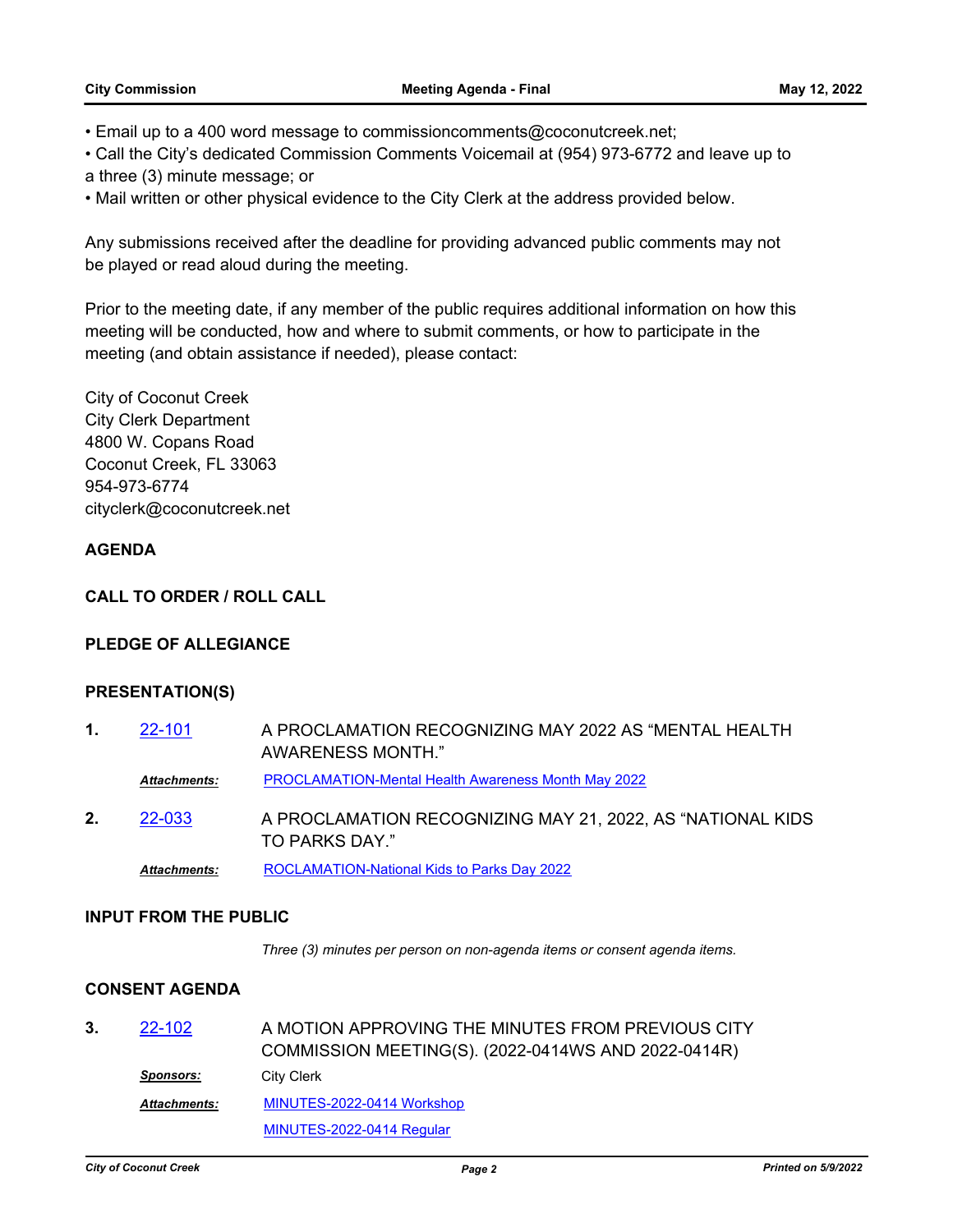| 4. | <b>RES</b><br>2022-107 | A RESOLUTION AUTHORIZING THE MAYOR AND THE CITY MANAGER,<br>OR DESIGNEE, TO EXECUTE THE 2022 AMENDMENT TO THE<br><b>INTERLOCAL AGREEMENT WITH BROWARD COUNTY RELATING TO</b><br>DISTRIBUTION OF THE BROWARD COUNTY THREE-CENT<br>ADDITIONAL LOCAL OPTION GAS TAX ON MOTOR FUEL.             |
|----|------------------------|---------------------------------------------------------------------------------------------------------------------------------------------------------------------------------------------------------------------------------------------------------------------------------------------|
|    | <u>Sponsors:</u>       | <b>Finance and Administrative Services</b>                                                                                                                                                                                                                                                  |
|    | <b>Attachments:</b>    | RESOLUTION 2022-107-Three-Cent Local Option Gas Tax ILA Amdmt 2022                                                                                                                                                                                                                          |
|    |                        | <b>AGREEMENT-Three-Cent Local Option Gas Tax Amdmt 2022</b>                                                                                                                                                                                                                                 |
|    |                        | BACKUP-Gas Tax Memo to Cities-2022                                                                                                                                                                                                                                                          |
| 5. | <b>RES</b><br>2022-108 | A RESOLUTION AUTHORIZING THE MAYOR AND THE CITY MANAGER,<br>OR DESIGNEE, TO EXECUTE THE 2022 AMENDMENT TO THE<br><b>INTERLOCAL AGREEMENT WITH BROWARD COUNTY RELATING TO</b><br>DISTRIBUTION OF THE BROWARD COUNTY FIFTH-CENT ADDITIONAL<br>LOCAL OPTION GAS TAX ON MOTOR FUEL FOR TRANSIT. |
|    | Sponsors:              | <b>Finance and Administrative Services</b>                                                                                                                                                                                                                                                  |
|    | <b>Attachments:</b>    | RESOLUTION 2022-108-Fifth-Cent Local Option Gas Tax ILA Amdmt 2022                                                                                                                                                                                                                          |
|    |                        | <b>AGREEMENT-Fifth-Cent Local Option Gas Tax 2022</b>                                                                                                                                                                                                                                       |
|    |                        | BACKUP-Gas Tax Memo to Cities 2022                                                                                                                                                                                                                                                          |
| 6. | <b>RES</b><br>2022-086 | A RESOLUTION AUTHORIZING THE CITY MANAGER, OR DESIGNEE,<br>TO EXECUTE THE ATTACHED UPDATED MEMORANDUM OF<br>UNDERSTANDING (MOU) WITH THE PINELLAS COUNTY SHERIFF'S<br>OFFICE TO CONTINUE TO PROVIDE THE CITY WITH ACCESS TO THE<br>SHERIFF'S FLORIDA FACIAL RECOGNITION NETWORK.            |
|    | <b>Sponsors:</b>       | <b>Police Department</b>                                                                                                                                                                                                                                                                    |
|    | <b>Attachments:</b>    | RESOLUTION 2022-086-Pinellas County FACESNXT MOU                                                                                                                                                                                                                                            |
|    |                        | <b>MOU-Pinellas County Sheriffi FACESNXT</b>                                                                                                                                                                                                                                                |
|    |                        | BACKUP-Resolution No. 2020-125                                                                                                                                                                                                                                                              |
|    |                        |                                                                                                                                                                                                                                                                                             |

# **REGULAR AGENDA**

# **Police Department**

| 7. | <b>RES</b><br>2022-093 | A RESOLUTION AUTHORIZING THE USE OF LOCAL LAW<br>ENFORCEMENT TRUST FUNDS IN THE AMOUNT OF FIVE<br>THOUSAND DOLLARS (\$5,000) TO PROVIDE A DONATION TO THE<br>BROWARD VICTIM'S RIGHTS COALITION. |
|----|------------------------|-------------------------------------------------------------------------------------------------------------------------------------------------------------------------------------------------|
|    | Sponsors:              | <b>Police Department</b>                                                                                                                                                                        |
|    | <b>Attachments:</b>    | <b>RESOLUTION 2022-093-Broward Victim's Rights LETF Donation</b>                                                                                                                                |
|    |                        | <b>BACKUP-LETF Request Memo-Broward Victim's Rights</b>                                                                                                                                         |
|    |                        | <b>BACKUP-LETF Request Support Memo-Broward Victim's Rights</b>                                                                                                                                 |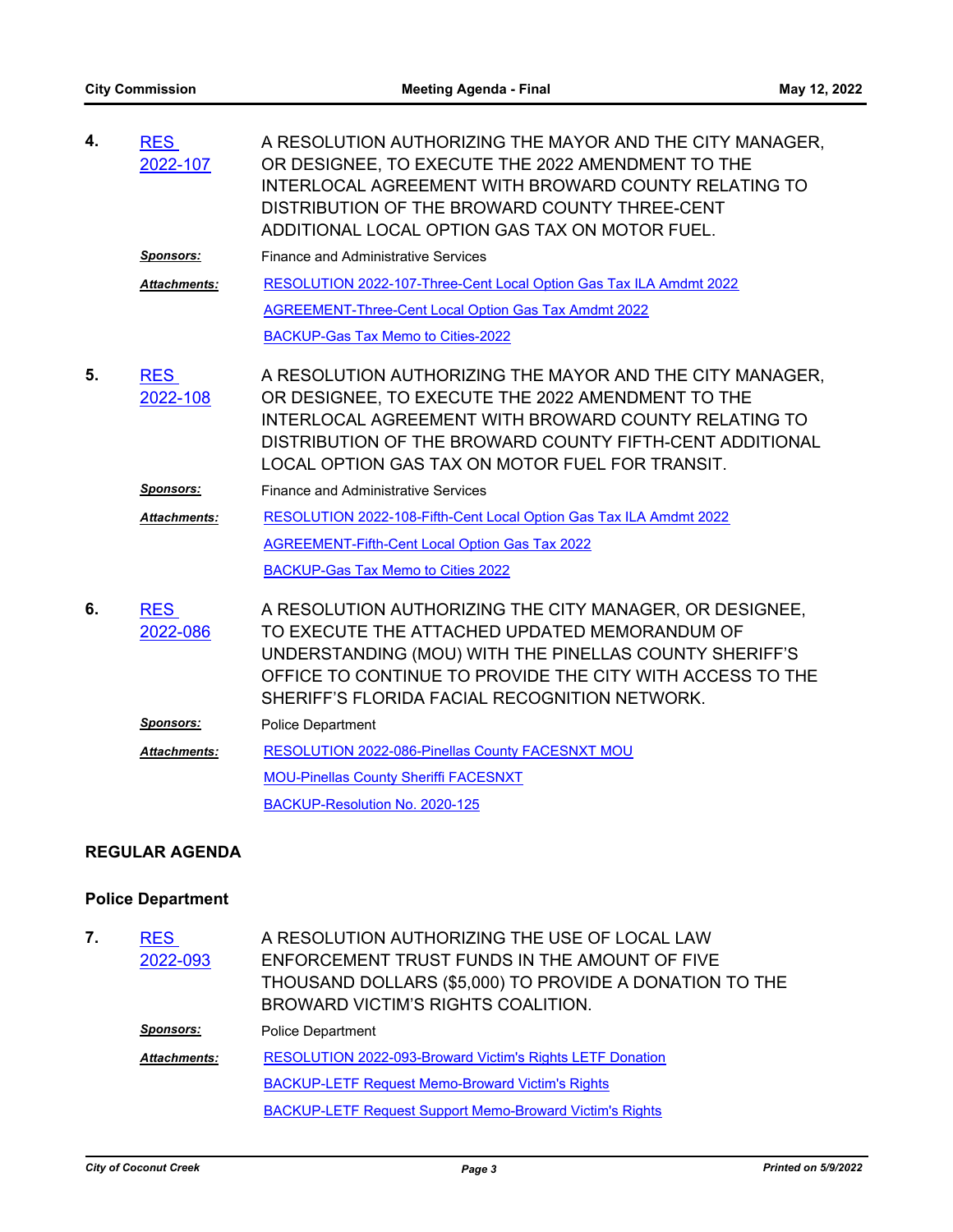#### *Legislative History*

4/28/22 City Commission tabled to date certain to the City

Commission

# **Utilities and Engineering**

| 8. | <b>RES</b><br>2022-112 | A RESOLUTION AUTHORIZING THE CITY MANAGER, OR DESIGNEE,<br>TO WAIVE THE ENGINEERING PERMIT FEES FOR THE CITY OF<br>MARGATE FOR PHASE 1A OF THE MARGATE WATER MAIN<br>IMPROVEMENTS PROJECT LOCATED IN THE SOUTH CREEK AREA,<br>SOUTH OF COCONUT CREEK PARKWAY AND EAST OF LYONS<br>ROAD. |
|----|------------------------|-----------------------------------------------------------------------------------------------------------------------------------------------------------------------------------------------------------------------------------------------------------------------------------------|
|    | <b>Attachments:</b>    | RESOLUTION 2022-112-Margate Watermain Improvement Project Engineering                                                                                                                                                                                                                   |
|    |                        | <b>BACKUP-Engineering Permit Fees Waiver Request</b>                                                                                                                                                                                                                                    |
|    |                        | <b>BACKUP-2018 Water Main Improvements-Cost Estimates</b>                                                                                                                                                                                                                               |
|    |                        | BACKUP-Map-2018 Water Main Improvements Phase Map                                                                                                                                                                                                                                       |

# **Sustainable Development**

| 9. | ORD                 | AN ORDINANCE AMENDING THE CITY'S CODE OF ORDINANCES, BY          |
|----|---------------------|------------------------------------------------------------------|
|    | 2022-008            | AMENDING CHAPTER 14, "OFFENSES," ARTICLE II, "NOISE," BY         |
|    |                     | REPEALING SECTIONS 14-26 THROUGH 14-40 IN THEIR ENTIRETY         |
|    |                     | AND ENACTING SECTIONS 14-26 THROUGH 14-34 TO SERVE AS            |
|    |                     | THE CITY'S UPDATED NOISE REGULATIONS THAT ESTABLISH              |
|    |                     | REASONABLE SOUND TOLERANCE STANDARDS THROUGHOUT                  |
|    |                     | THE CITY. (FIRST READING)                                        |
|    | <b>Attachments:</b> | <b>ORDINANCE 2022-008-Chapter 14 Noise Ordinance</b>             |
|    |                     | EXHIBIT A to Ordinance 2022-008-Repeal Sections 14-26 Thru 14-40 |
|    |                     | <b>BACKUP-Comparison-Workshop Version to Current</b>             |

# **City Attorney**

| 10. | <b>ORD</b><br>2022-005 | AN ORDINANCE AMENDING THE CITY'S CODE OF ORDINANCES, BY<br>AMENDING CHAPTER 2, "ADMINISTRATION," ARTICLE II, "CITY |
|-----|------------------------|--------------------------------------------------------------------------------------------------------------------|
|     |                        | COMMISSION," SECTION 2-25, "DECLARATION OF CITY-WIDE STATE                                                         |
|     |                        | OF EMERGENCY," TO PROVIDE A DEFINITION OF PUBLIC HEALTH                                                            |
|     |                        | EMERGENCY, UPDATE NOTICE REQUIREMENTS, CLARIFY                                                                     |
|     |                        | AUTHORITY CONSISTENT WITH PRACTICES AND EMERGENCY                                                                  |
|     |                        | NEEDS, AND REVISE THE PERMITTED DURATION OF CERTAIN                                                                |
|     |                        | <b>EMERGENCY MEASURES, WHICH LIMIT THE RIGHTS OR LIBERTIES</b>                                                     |
|     |                        | OF INDIVIDUALS OR BUSINESSES WITHIN THE CITY TO SEVEN (7)                                                          |
|     |                        | DAY PERIODS WITH RENEWALS NOT TO EXCEED FORTY-TWO (42)                                                             |
|     |                        | DAYS PURSUANT TO STATE LAW. (FIRST READING)                                                                        |
|     | <b>Attachments:</b>    | <b>ORDINANCE 2022-005-Chapter 2 Emergency Declarations Amdmt</b>                                                   |